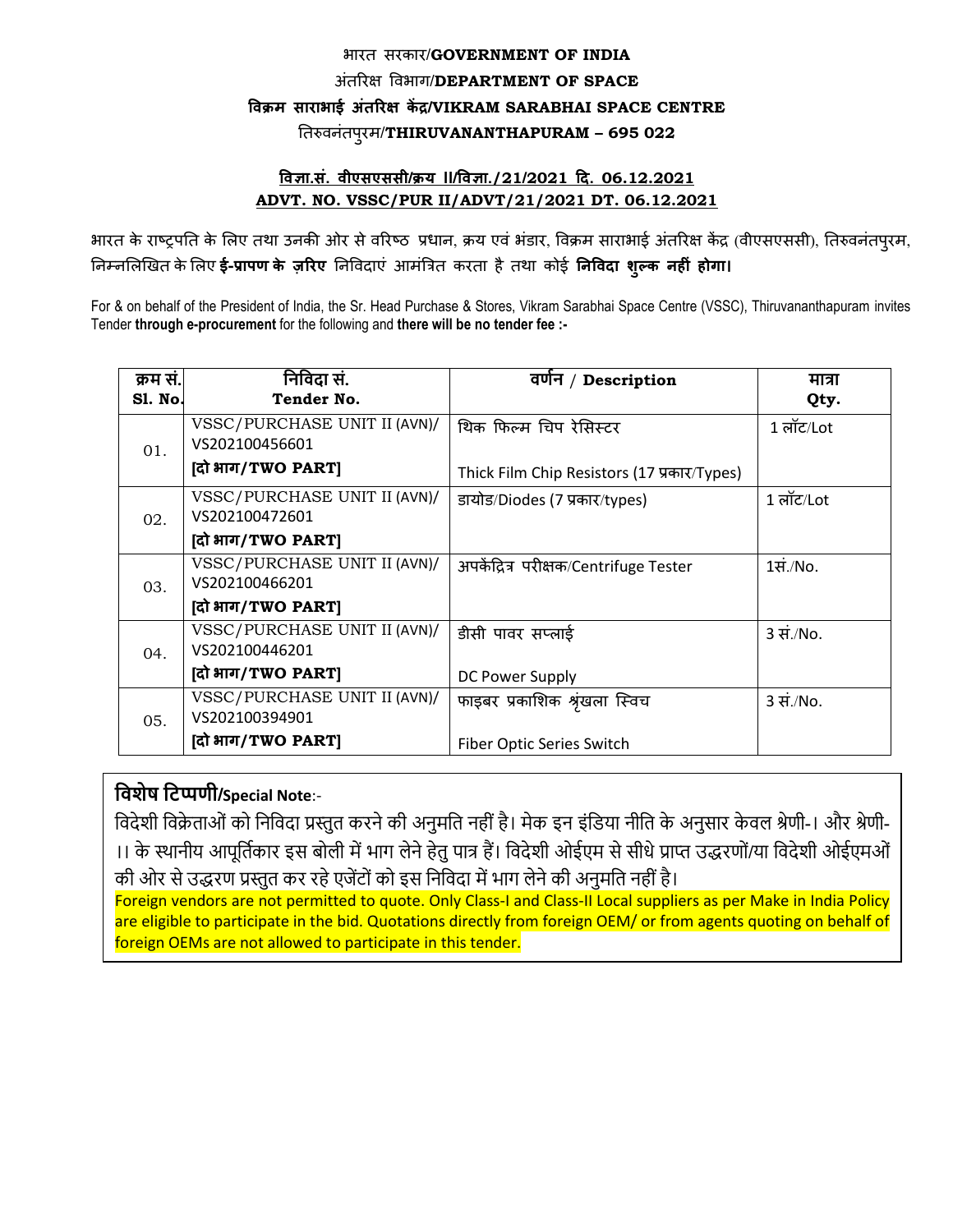|                | बोली प्रस्तुत करने की समय-सीमा / Time limit | बोली खोलने की तिथि      |
|----------------|---------------------------------------------|-------------------------|
| <b>S1. No.</b> | क्रम सं. $\int$ for submission of Bid       | <b>Bid Opening date</b> |
| 01.            | Upto 06.01.2022 [10:30 Hrs.]                | 06.01.2022[11:00 Hrs.]  |
| 02.            | Upto 06.01.2022 [10:30 Hrs.]                | 06.01.2022[11:00 Hrs.]  |
| 03.            | Upto 28.12.2021 [11:00 Hrs.]                | 28.12.2021[11:30 Hrs.]  |
| 04.            | Upto 28.12.2021 [11:00 Hrs.]                | 28.12.2021[11:00 Hrs.]  |
| 05.            | Upto 03.01.2022 [11:00 Hrs.]                | 05.01.2022[11:00 Hrs.]  |

वििरण ई-प्रापण पोटिल **https://eproc.vssc.gov.in** पर उपलब्ध है।

Details are available on ISRO e-procurement portal **https://eproc.vssc.gov.in**.

**शुद्धिपत्र, यनद कोई हो तो, हमारे िेबसाइि [www.vssc.gov.in](http://www.vssc.gov.in/) / [www.isro.gov.in](http://www.isro.gov.in/) में मात्र प्रकानशत नकया जाएगा। Corrigendum, if any will be published in our websites : [www.vssc.gov.in](http://www.vssc.gov.in/) / [www.isro.gov.in](http://www.isro.gov.in/) only.**

> हस्ताक्षरित/Sd/-िरय. प्रधान, क्रम एिं बंडाय / Sr. Head, Purchase & Stores